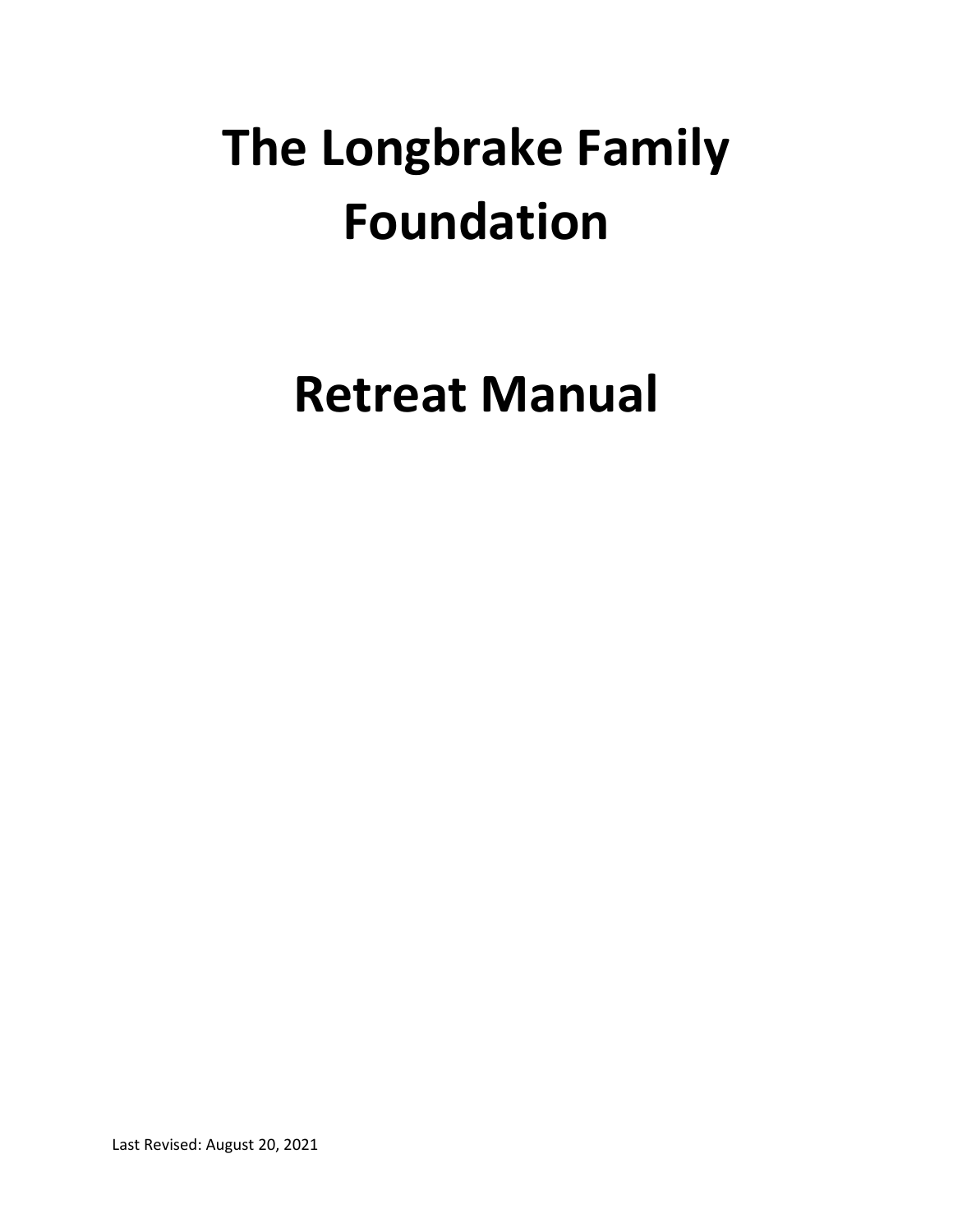# **Retreat Checklist**

| $\bullet$ | <b>Before Retreat</b>                                                      | Pg.3  |
|-----------|----------------------------------------------------------------------------|-------|
|           | Check retreat evaluation from previous year (12 months in advance)<br>٠    | Pg.3  |
|           | Set up Logistics Committee (10-12 months in advance)<br>٠                  | Pg.3  |
|           | Accommodations (10-12 months in advance)<br>٠                              | Pg.3  |
|           | Book Catering (6 months in advance)<br>٠                                   | Pg.4  |
|           | Communicate details with board (6 months out)<br>٠                         | Pg.5  |
|           | Book travel as necessary. (4-6 months in advance)<br>٠                     | Pg.5  |
|           | Plan retreat agenda with ED (4 months in advance)<br>٠                     | Pg.5  |
|           | Set up service project at nearby non-profit. (3 months in advance)<br>٠    | Pg.7  |
|           | Plan family free time with Logistics Committee (2 months in advance)<br>٠  | Pg.7  |
|           | Book babysitters (check in Logistics committee) (2 months in advance)<br>٠ | Pg.8  |
|           | Create Board packet (2 weeks in advance)<br>٠                              | Pg.8  |
|           | Final check (1 week in advance)<br>٠                                       | Pg.8  |
|           | <b>During Retreat</b>                                                      | Pg.9  |
|           | Upon arrival<br>٠                                                          | Pg.9  |
|           | Throughout<br>٠                                                            | Pg.9  |
|           | Upon departure                                                             | Pg.10 |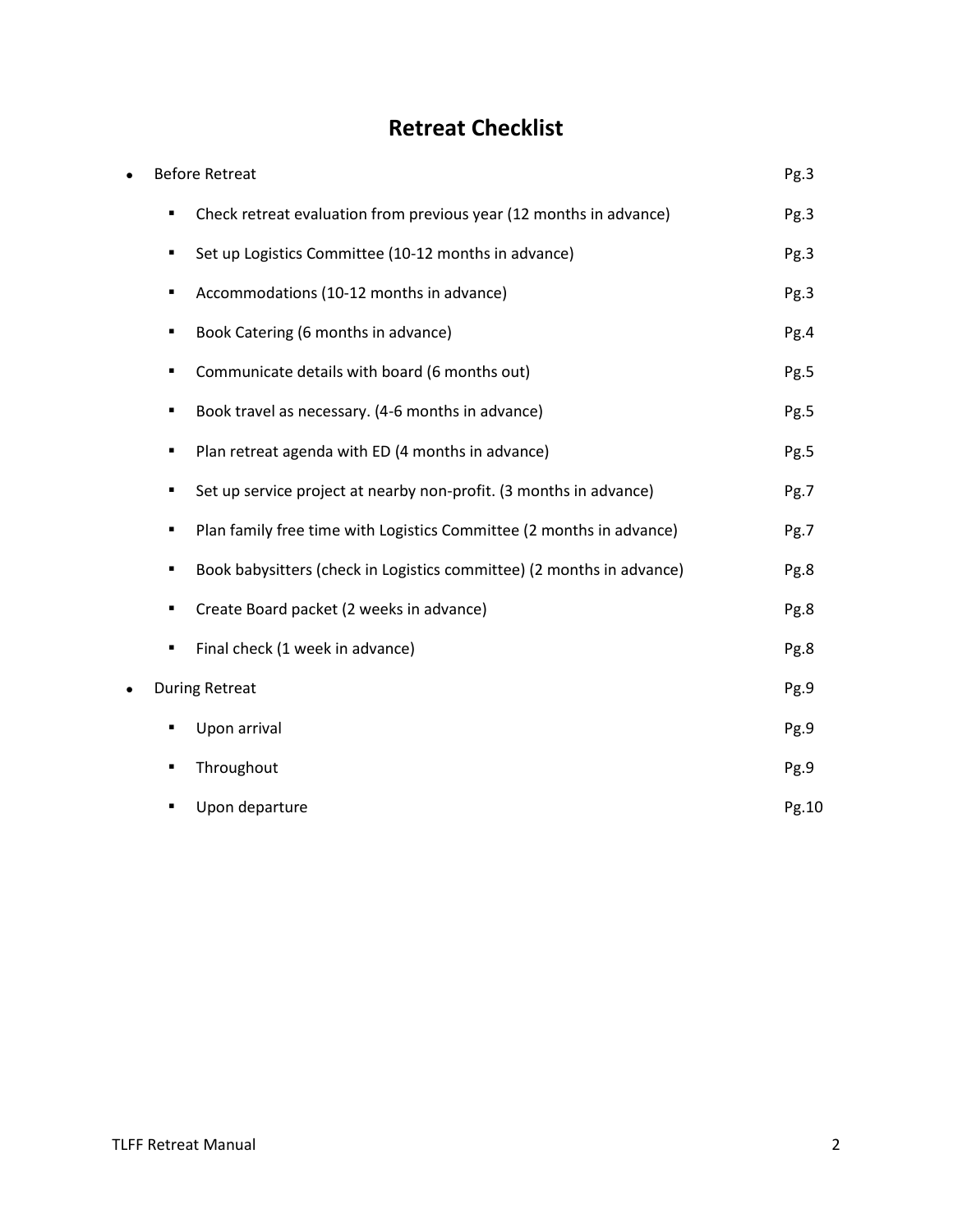# **Before Retreat**

The board typically sets the date and location for the following retreat during the previous retreat. Start retreat planning 10-12 months out from the retreat. The first step is to review the previous retreat's evaluation materials and make any adjustments to the retreat planning based on that feedback. After this is done begin planning by simultaneously setting up the Retreat Committee and looking for accommodations.

#### **Set Up Retreat Logistics Committee (6-8 months in advance)**

Make calls to board members and secure at least three members for the Logistics. The Logistics Committee must include at least one parent from each family group with young children. The committee will need to agree to the following tasks:

- Committee calls or email conversation as needed with staff as convener
- Review and choose from lodging options provided by staff
- Review and approve the menu from the caterer
- Direct staff on planning and securing appropriate babysitting
- Determine if and how much of a donation to be made to the service project site
- Plan free time (defined as time designated for building relationships with extended family)

#### **Accommodations (6-8 months in advance)**

Confirm the date and location of the retreat with the board (typically the retreats are from Friday night dinner to Monday afternoon lunch on Memorial Day weekend). Then research several options in order to present at least three viable options to the Host committee.

Things to keep in mind when researching locations:

- The location must be within a two-hour drive of a major airport (an airport that will have direct flights from whatever location the family may be flying in from).
- The facility needs to have enough rooms and beds to accommodate each family group (be sure to check with each family group to confirm how many rooms they will need). It is understood that children under 18 and singles under 30 will share rooms. Those over 18 are next expected to share with those under 18.

As of this writing the room configuration is:

- $\circ$  Individual #1 1 room/1 bed
- $\circ$  Individual #2 1 room/1 bed
- $\circ$  Family #1 2 rooms/4 beds (1 is at least a queen or bigger if possible)
- $\circ$  Family #2 2 rooms/4 beds (is at least a queen or bigger if possible)
- $\circ$  Family #3 2 rooms/3 beds (One bed is at least a queen or bigger if possible)
- The facility must be willing to take children.
- The facility provides catering or can accept an outside caterer.
- The facility has at least two separate meeting rooms or two rooms that can be used as meeting space (one for next gen and one for the board).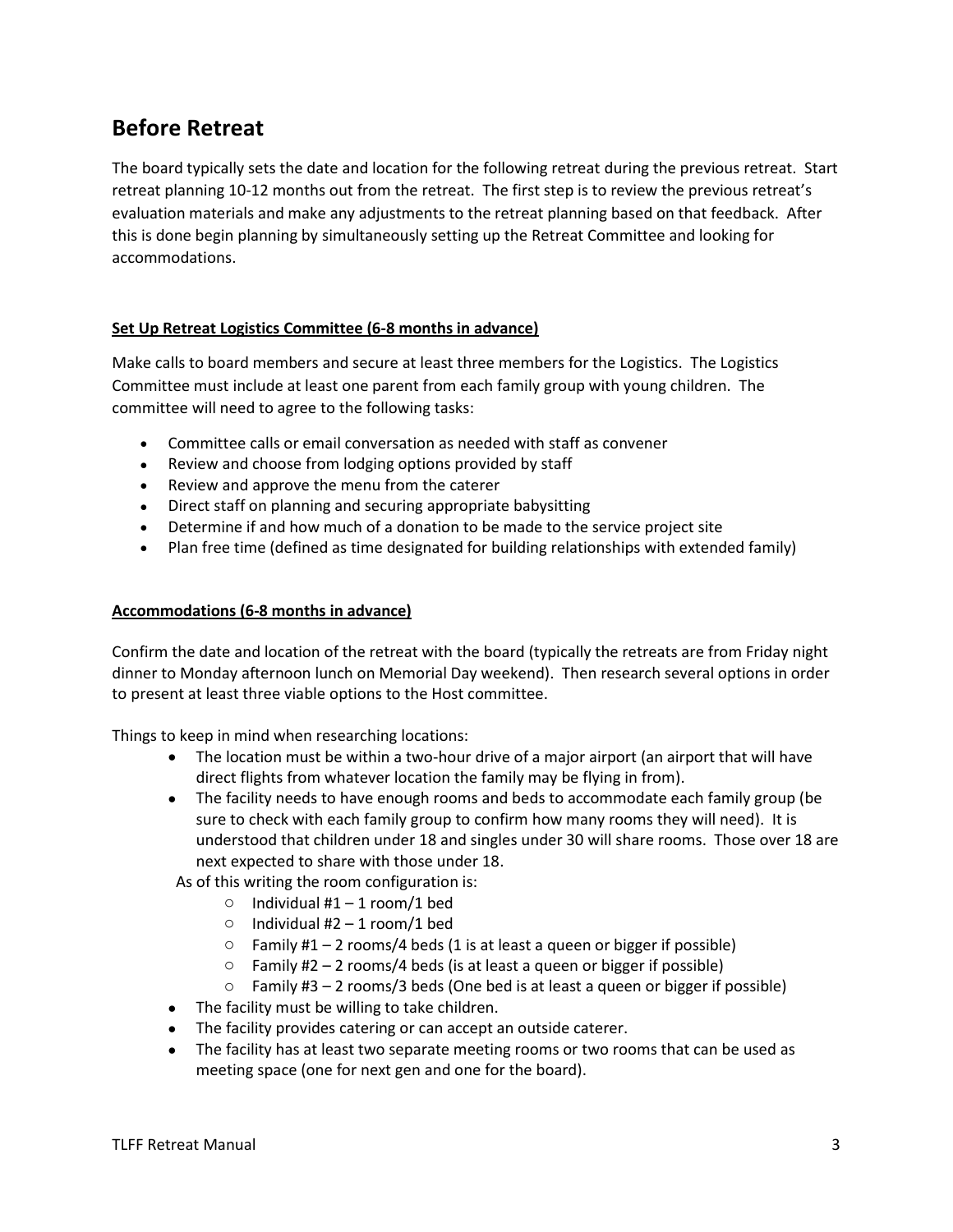- The facility has Wi-Fi and can provide or accommodate whatever audiovisual equipment needed during the retreat.
- The facility has enough parking space for everyone.
- Stay away from college towns because Memorial Day will run into graduations and can cause an issue for booking locations. Find a place that has plenty of extracurricular activities that are fun for kids (e.g. outdoor activities, children's museum, zoo…)
- Look for vacation communities that may have larger homes available through VRBO or AirBnB. Vacation resorts that have a variety of housing options are another good option.
- The facility is within budget (be sure to confirm the budget with the Executive Director).
- If reasonable separate accommodations are not available for staff on site, check that there is a hotel, within reasonable driving distance from the retreat location, where the staff and outside consultants can stay. Depending on location, accommodations may need to be provided for childcare helpers as well.

In the past hotels have not worked because of the lack of communal space for group to hang out together outside of meetings and make it difficult for parents to monitor sleeping children while still participating in the retreat. A large AirBnB/VRBO rental seems to be the best choice. Other options could include renting an entire Bed and Breakfast or small Inn, and Camp/Conference/retreat centers with the meeting space and lodging all in one building. Many camp/conference/retreat centers and some B&Bs can also provide catering.

If possible, have a staff person (or board member if they will be in the vicinity) visit the accommodation options.

Once the Logistics Committee has chosen an option book the accommodation and pay a deposit. Set up a future payment if needed and be sure to get and record receipts. Book a nearby hotel room for the staff and babysitters if reasonable private accommodations are not available at the retreat site.

## **Catering (4-6 months in advance)**

Typically catering will need to cover all meals from Friday dinner to Monday lunch except for any that the Logistics Committee chooses to provide. Confirm with the Logistics Committee what meals they are planning. Large groups don't work well for eating out especially when children are involved. If deciding to eat out look for buffet option or check with restaurant first about ability to accommodate a group of our size.

If possible, book the catering through the accommodation facility which means you can get it done 6-8 months in advance). Otherwise, get 2-3 catering options with sample menus. Ask the facility for catering suggestions and look at the following websites:

- <https://www.thumbtack.com/>
- <https://www.ezcater.com/>
- In smaller towns check with the local chamber of commerce or see if there is a local wedding planner who may have catering references that do not have a web presence

Things to keep in mind when booking the caterer:

- The caterer knows where the facility is and can get there in a reasonable amount of time.
- Food options include kid friendly choices (non-spicy is important).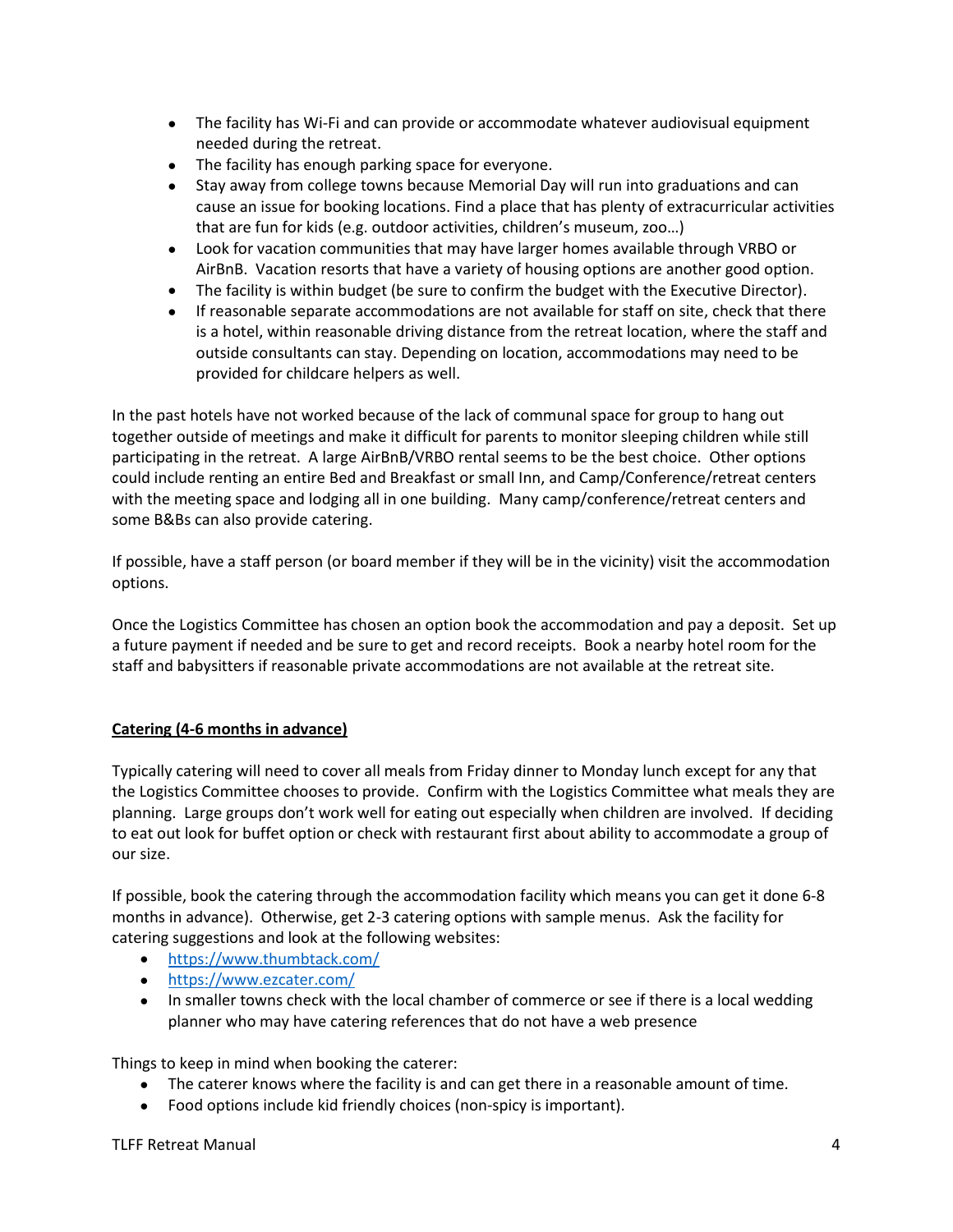- The caterer can meet your requests (such as sack lunches, different delivery times etc....)
- Be sure to check caterer references and reviews

Choose a caterer based on the criteria above, pay deposit and set up future payments as needed. Be sure to get and record receipts. Ask for a sample menu.

2 months out from the retreat plan the menu with the caterer. Present the menu to the Logistics Committee and have them make adjustments as needed based on their and their family's needs (e.g. gluten and dairy free options). Finalize the menu with caterer.

#### **Communicate Details with the Board (6 months in advance)**

Once you have the location and accommodations set be sure to communicate to the board this information in order for them to plan their travel (make sure to send a reminder communication 3 months out as well). Be sure to include:

- The name of the facility and a link to its website.
- The address and general directions to the facility.
- Check-in and check-out times.
- The nearest airport and its distance to the facility.
- A general description of the accommodations including the sleeping and meeting arrangements.
- The start and end times of the retreat.
- An offer to assist in travel planning as necessary.
- If available, a general outline and plan for the retreat activities

#### **Book Travel as Necessary (4-6 months in advance)**

Book travel, hotels and rental car for yourself/staff. Remember if booking a hotel to book it within easy driving distance to the facility. Remember to leave enough time on each end of travel so you can be the first to arrive in order to purchase supplies and snacks as needed and set up the retreat and the last to leave to clean up from the retreat.

Assist in booking any travel as requested by any board members or for babysitters as needed. This may include booking transportation from the airport to the facility. Be sure that there will be enough vehicle space to transport everyone to service projects and family outings. If necessary, work with the Executive Director to plan renting vehicles as needed.

Keep track of all receipts and document in the receipt spreadsheet. Keep track of all board travel you have booked and communicate it to the board members.

#### **Plan Retreat Agenda (4 months in advance)**

Work with the Executive Director and the Retreat Planning Committee to determine the theme and general direction for the retreat. Based on their input determine the number and type of activities and sessions and divide up planning them with the Executive Director (typically the E.D. will plan the board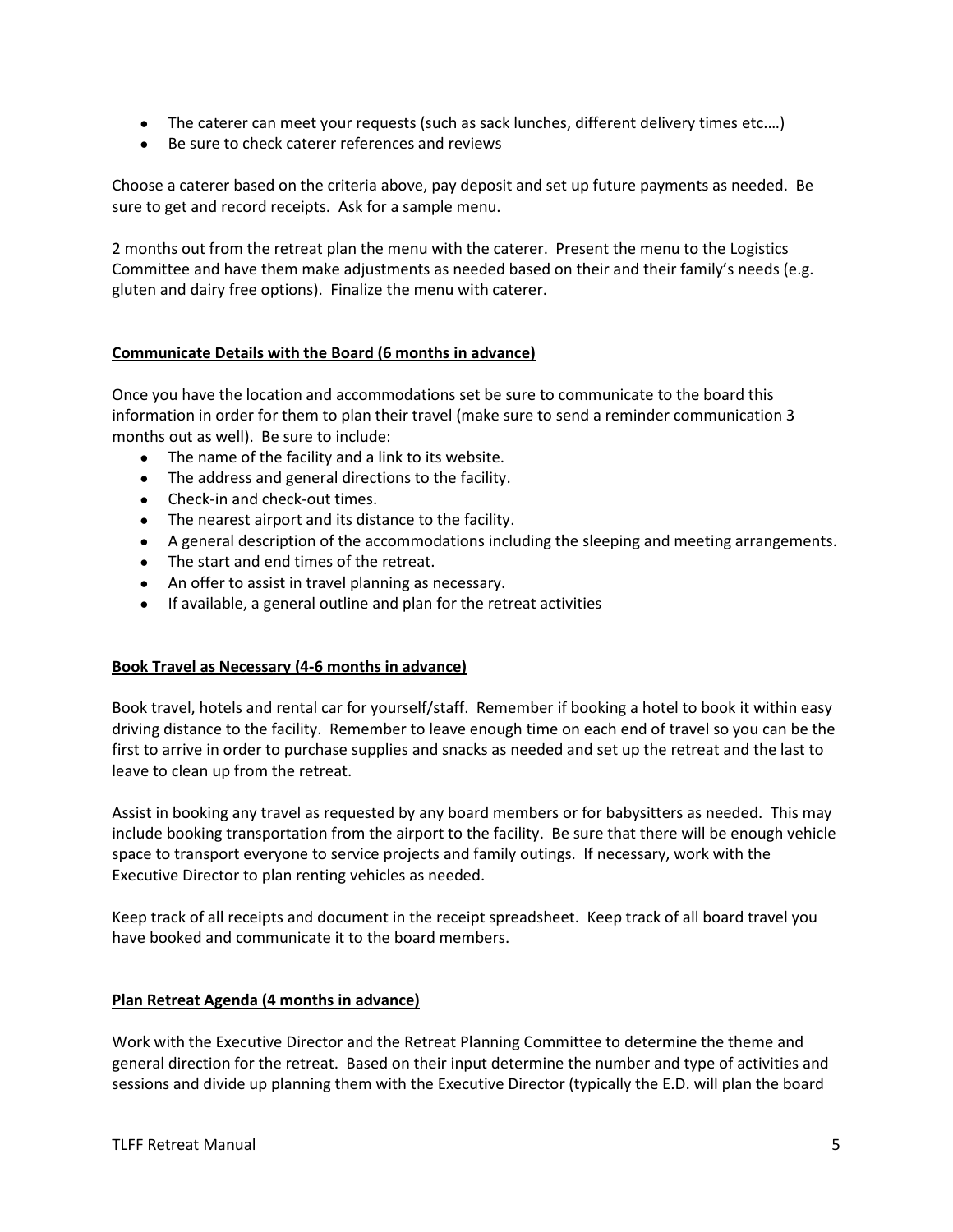sessions and other activities with Planning Committee members input and the Next Gen Committee will plan the Next Gen sessions).

Be sure to include:

- Prayer activities that are kid friendly
- Board faith reflections
- Review of the Norms and Values
- A family game/ice breaker
- A service project
- Presentations from older next gen members and possibly from Board members
- Next Gen sessions
- Board sessions
- Evaluation
- Meals
- Breaks
- Family free time
- Babysitter arrival and departure times

Be sure to invite board members and older next gen members to help lead some of the activities. In the past the review of the norms, some of the prayer activities, and some of the board discussions have been led by different board members and older next gen members have completed presentations and assisted in leading next gen activities for the younger next gen members. As well, board members have assisted in leading some of the next gen activities. If board/next gen members agree to assist be sure to write specific instructions and include any forms and documents needed for their roles and both email them in advance and have them printed and ready at the retreat.

When planning activities keep in mind:

- To include multiple options during a kid's activity (e.g. reading, crafts, something active) so younger ones with shorter attention spans have more choices.
- Do not have too many craft heavy activities.
- Find out in advance what audio-visual equipment is needed and make sure to have it available.
- That there is a clear explanation of what is happening and why it is happening for each session and activity (e.g. introducing a next gen presentation in the context of the foundation and their learning)
- That you have the space to accommodate the activity (e.g. outdoor space for running around activities) and that you have a backup plan if the weather makes any outdoor activities undoable.
- Know your space so you use the best room for each activity and that people can easily get from one activity to the next.

Once all retreat activities and sessions are planned develop a supplies checklist. Ask board members who are driving to the retreat facility to bring supplies that they have at home (e.g. sports equipment, arts and craft supplies, paper, pens etc.…) Document who is bring what and remind them a few days out. Plan what can be brought and determine what if anything needs to be purchased on location. Again, document all receipts.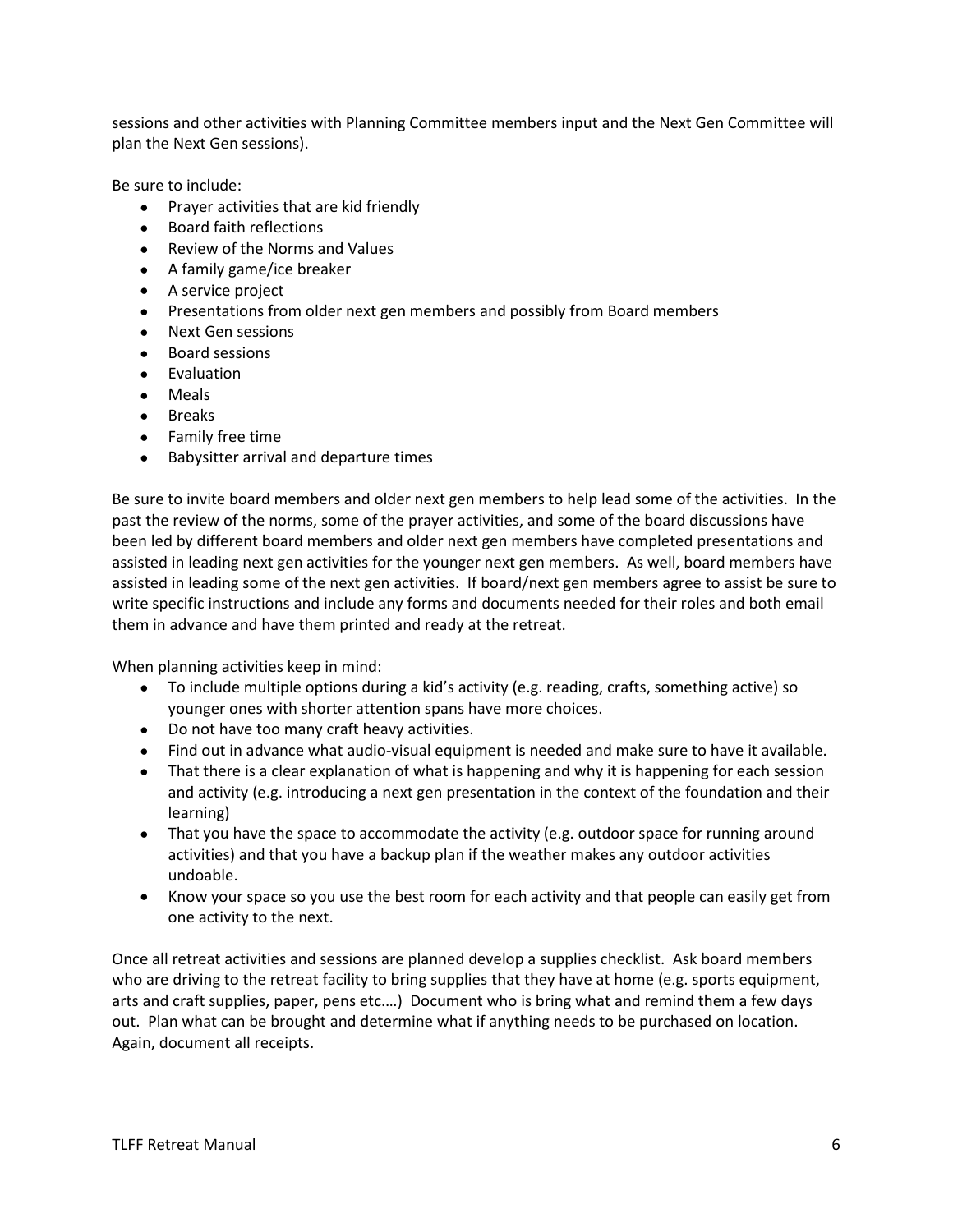#### **Set up a Service Project (3 months in advance)**

Some camp/conference/retreat centers offer service project options. Be sure to check-in about this when booking accommodations. If it is the right kind of project, then set it up at the time of booking the accommodations. Otherwise ask the facility for suggestions, check local churches, look at local nonprofits, and check out the *VolunteerMatch* website for ideas.

When setting up a service project keep in mind:

- The site must be able to accommodate children.
- The site should have work that can be done by multiple age ranges and abilities.
- The work is mostly physical for the kids (such as picking up trash, weeding, sorting, harvesting...).
- That the site can take a group our size.
- That the work session doesn't last more than 1.5-2 hours.
- That the site supplies all the necessary equipment as most people won't be local.
- That the site leaders preferably include some short educational piece about the service being done.

Work with the Logistics Committee to decide if the foundation will provide a donation to the service project site and how much. If so, be sure to let the Executive Director know to bring a check and for what amount.

Set up the project and document any information that needs to be communicated in advance. Be sure to get directions to the site. Communicate clearly any information and directions to the board and have them printed for the day of. On the day of also be sure to talk about some historical data about the project site (including the foundation's connection if appropriate) and the problem they are working to solve in order to give context to the service project.

If the retreat is on Memorial Day weekend it may be a challenge to find locations that will be open and willing to accommodate a service project. Projects that have worked in the past are creating cards for elderly homebound and having a board member deliver them later, collecting food in advance for a food bank and delivering it later.

Other places to look for virtual service project ideas:

- [Project Giving Kids](https://www.projectgivingkids.org/)
- [Learning to Give](https://www.learningtogive.org/)
- [Youth Service America \(YSA\)](https://ysa.org/)  Youth Changing the World

#### **Plan Family Free Time (2 months in advance)**

Work with the Logistics Committee to plan family free time. This time is designated for building relationships with the extended family, so activities should be designed to include everyone. This is the Logistics Committee's main task, so the staff person's job is to encourage it and provide ideas but to let the committee take responsibility. Family Free Time in the past has included planning meals and outings such as a children's museum. Some camp/conference/retreat centers have activities for hire (such as pools, ropes courses, lake/river activities) that you can offer as options to the Logistics committee. Be sure to have the committee choose one of those options in advance so you have plenty of time to book it with the facility. Once the Logistics Committee has planned the free time be sure to add the activities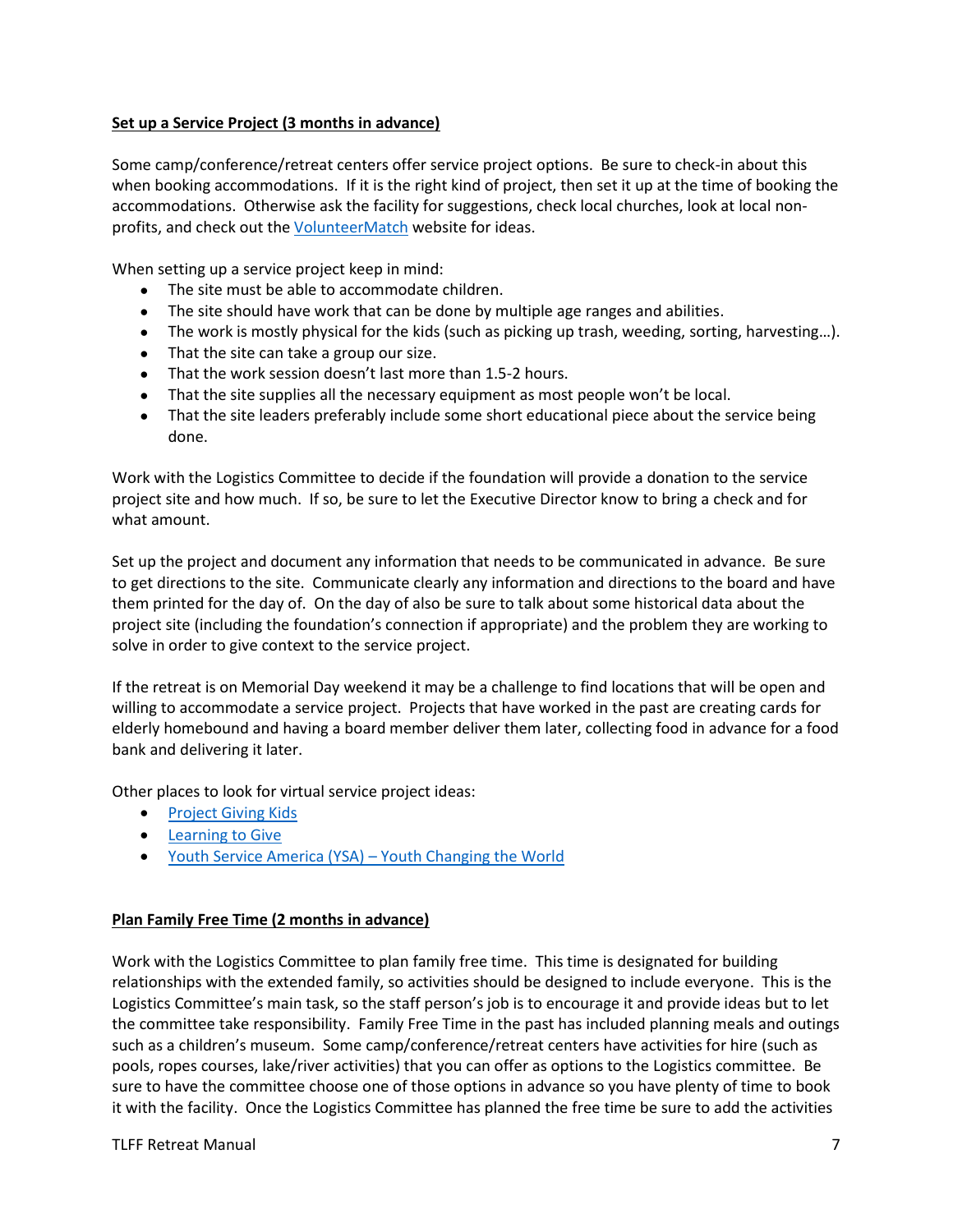to the agenda. (Be aware that some activities require the weather to cooperate so either back up activities should be planned or moving agenda items should be anticipated.)

At this time also work out with the Logistics Committee what snacks will be needed and who can provide what. In the past some snacks have been brought by family members and some have been purchased by the foundation.

#### **Book Babysitters with Logistics Committee (2 months in advance)**

Staff is ultimately responsible for securing babysitting for the retreat but should work with the Logistics Committee to ensure that the best babysitting scenario is achieved.

Have the Logistics Committee determine the number of babysitters needed. Work with them on determining the schedule for the babysitters based on the agenda. Typically, there is one or two babysitters for infants/toddlers and another for the pre-school to middle school group. First have the Logistics Committee determine if they have connections in the retreat's location that can be utilized. If not, have the parents determine if they are able to bring a known childcare provider from their home location. If the Logistics Committee is unable to secure babysitters, then check with the facility if they have connections for babysitters. You can also check local licensed preschool/afterschool day care programs to see if they can recommend anyone. If those options don't work use websites such as care.com, sittercity.com, and babysitterregistry.com to book babysitters. Be sure to have the parents approve of any babysitter choices (kids in the past have preferred adult babysitters vs teens and college age).

Have the Logistics Committee determine and bring supplies for the babysitters to use with the kids (such as: books, coloring, crafts, sports equipment, games, videos…).

If necessary, communicate with the Executive Director how many checks and for what amount will be needed to pay the babysitters.

When the babysitters arrive be clear with them about their roles especially around managing the infants and toddlers. Make sure that there is at least one babysitter who is assigned solely to the infants and toddlers. Make sure the babysitters work to include all the kids.

#### **Create Board Packet (2 weeks in advance)**

Put together documents for individual board packets (make extra copies just in case any are lost). Include:

- The location information with directions and check-in times
- The menu for the weekend
- The agenda
- Any directions and documents they need for sessions and activities they are leading or assisting with.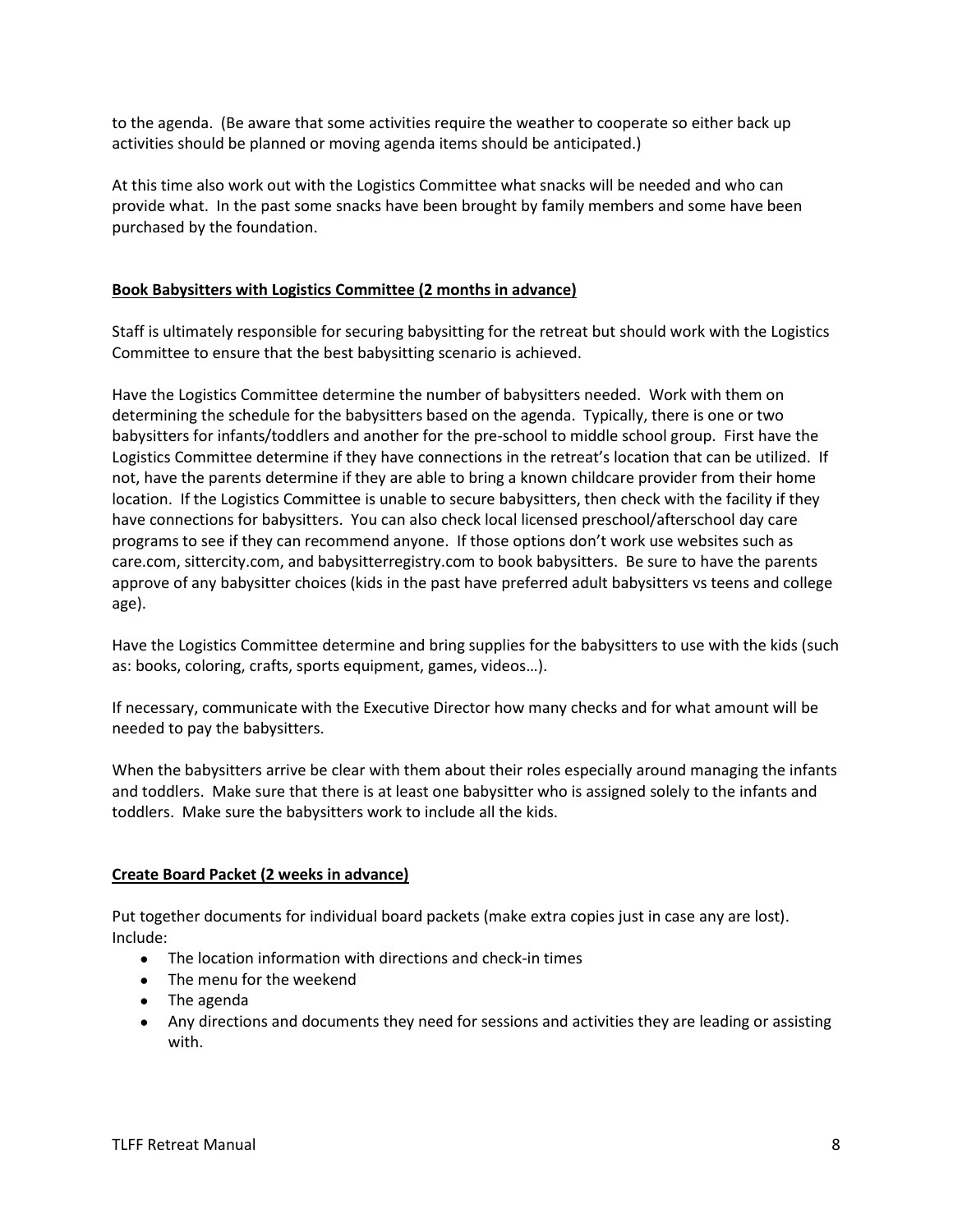Email these documents ahead of time and have copies in folders labeled with their respective board members names available at the retreat. Be sure to create packets for any older next gen members who have roles (such as presentations or assisting with next gen activities).

## **Final Check (1 week in advance)**

Before leaving be sure to:

- Check the weather at the location and make plans as necessary to adjust, move, replace activities.
- Make all the copies needed for the sessions at the retreat.
- Gather the supplies and remind those bringing supplies what they agreed to bring (including snacks).
- Make sure all checks needed to pay for babysitters or donate to the service project are ready.
- Prep all documents needed for travel (be sure that the board members whom you booked travel for have what they need), the accommodations, hotel, and any rental vehicles.
- Breathe and be ready to have fun and work hard.

# **During Retreat**

## **Upon Arrival**

- Purchase supplies and snacks as planned.
- Check-in to accommodations and pay any remainder as necessary.
- Confirm rooms and meeting spaces as necessary with the host.
- Get any instructions from the facility (e.g. alarms, locks, kitchen appliances…).
- Confirm catering and meal/delivery times. Pay any remainder as necessary.
- Set up meeting spaces and audio-visual equipment needed.
- Determine best sleeping arrangements and suggest to families as they arrive.
- Welcome everyone, hand out board packets, and inform them of the schedule of events.
- Communicate any special instructions received from the facility.

## **Throughout**

Remember, if you are staying at a separate location (likely a hotel nearby), be sure to leave enough time for travel each day so you arrive to eat with the family and have time to prep for that day's activities. Responsibilities include:

- Liaising with:
	- $\circ$  The accommodation staff to report any issues and questions and to get them resolved.
	- $\circ$  The babysitters to make sure they arrive on time and know their roles.
	- $\circ$  The caterer to be sure they know where to go and that they are on time and have provided what was contracted.
- Running the retreat.